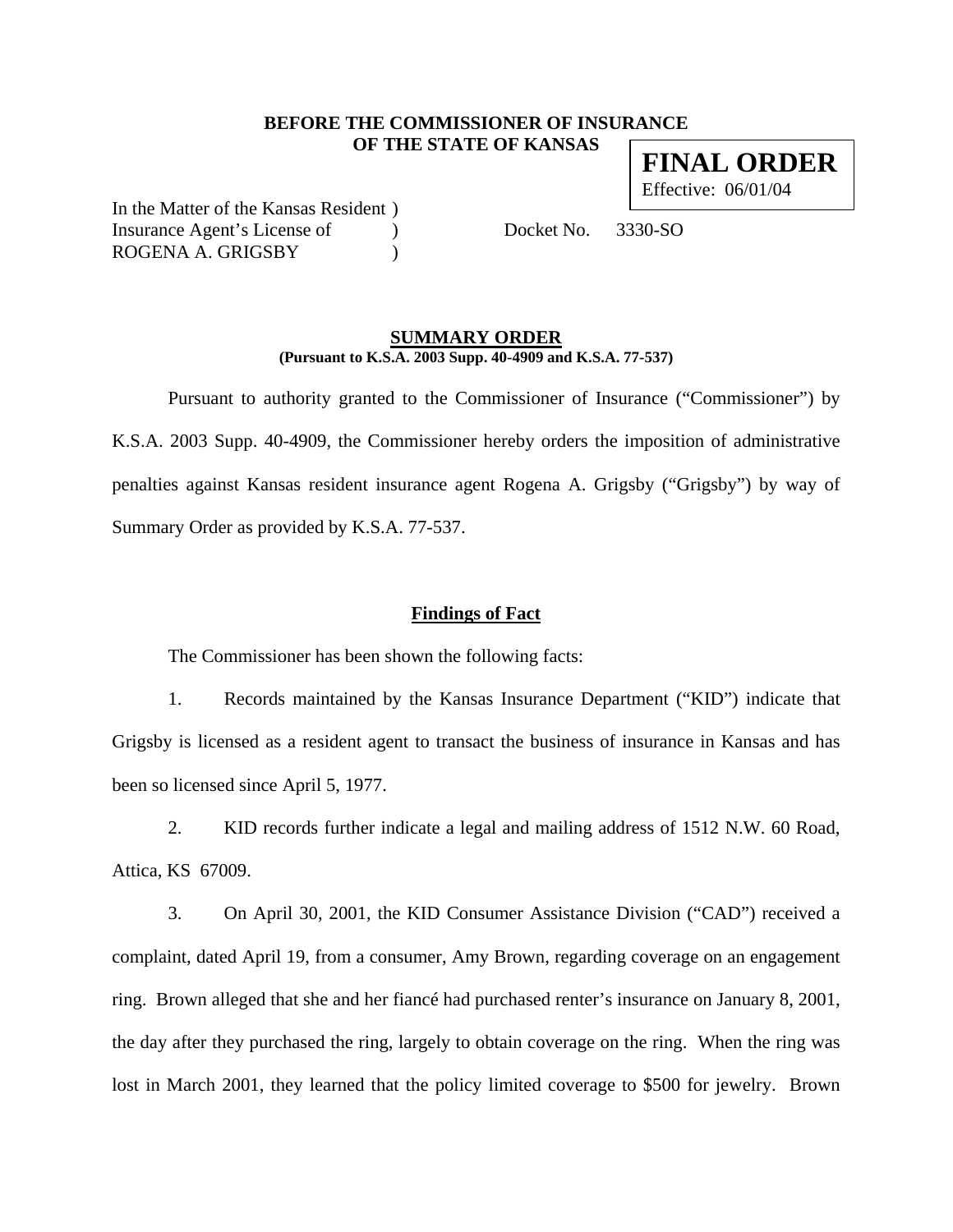also noted previous delays in obtaining coverage through Grigsby on a vehicle and difficulties in getting Grigsby to return her calls.

4. By letter of June 7, 2001, a CAD representative requested Grigsby's response to the allegations.

5. When Grigsby had not responded by July 10, the CAD representative telephoned Grigsby and demanded an immediate response.

6. Grigsby responded by letter faxed to KID on July 11, 2001.

7. By letter dated July 11, 2001, LeRoy Brungardt ("Brungardt"), Director, KID Agents Division, reprimanded Grigsby for failure to respond to the KID inquiry.

8. On or about February 19, 2004, CAD received complaint alleging that Grigsby had failed to deliver a new homeowners policy to consumer and bill for a premium installment Toni Mitchell and, further, when Mitchell paid the premium to Grigsby after receiving a cancellation notice from the company, Grigsby failed to notify the company and submit the premium promptly.

9. In response to CAD's inquiry, the company, Farmers Mutual Insurance Company ("Farmers") reconstructed a timeline and confirmed that submission of the application, delivery of the policy and bill, and submission of the premium payment had been delayed by the agent.

10. Grigsby failed to respond personally to a CAD inquiry.

11. Brungardt reprimanded Grigsby by letter of March 25, 2004, for her handling of the consumer's insurance business and advised that further complaints of a similar nature could result in more serious action against her license.

2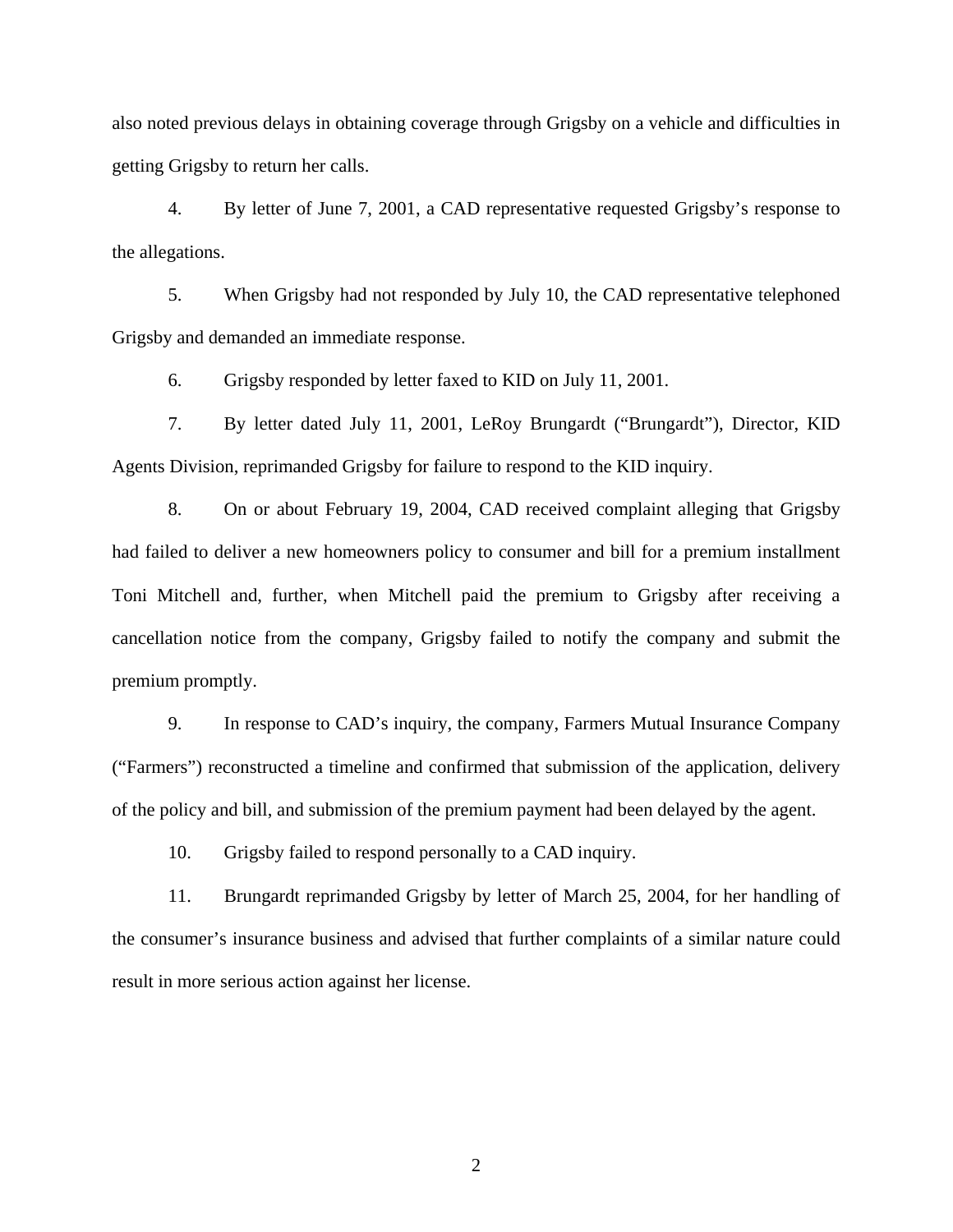12. A letter to KID dated March 26, 2004, from consumer Esther Davis, alleged that Grigsby promised but, despite several contacts initiated by Davis, failed to place Davis' homeowners coverage by the expiration date on a prior policy.

13. By letter dated March 31, 2004, Brungardt requested a response to the complaint by April 14, 2004.

14. By letter of April 20, 2004, Brungardt made a second request.

15. To date, Grigsby has not responded.

#### **Applicable Law**

16. K.S.A. 2003 Supp. 40-4909(a) provides, in relevant part:

"The commissioner may deny, suspend, revoke or refuse renewal of any license issued under this act if the commissioner finds that the applicant or license holder has: . . . (2) Violated any provision of chapter 40 of the Kansas Statutes Annotated, and amendments thereto, or any rule and regulation promulgated thereunder . . . (8) Used any fraudulent, coercive, or dishonest practice, or demonstrated any incompetence, untrustworthiness, or financial irresponsibility in the conduct of business in this state or elsewhere . . .." K.S.A. 2003 Supp. 40-4909(a).

17. In lieu taking other action under subsection (a), the commissioner may censure the licensee or impose an administrative penalty of \$500 per violation, or \$1000 for a knowing violation, up to a maximum of \$2500, or \$5000 for a knowing violation, for the same violation occurring within six calendar months from the date of the original violation. K.S.A. 2003 Supp. 40-4909(h).

18. "If any person fails to . . . respond to any proper inquiry of the commissioner, the commissioner, after notice and opportunity for hearing, may impose a penalty of up to \$500 for each violation or act, along with an additional penalty of up to \$100 for each week thereafter that such . . . information is not provided to the commissioner." K.S.A. 40-2,125(b).

3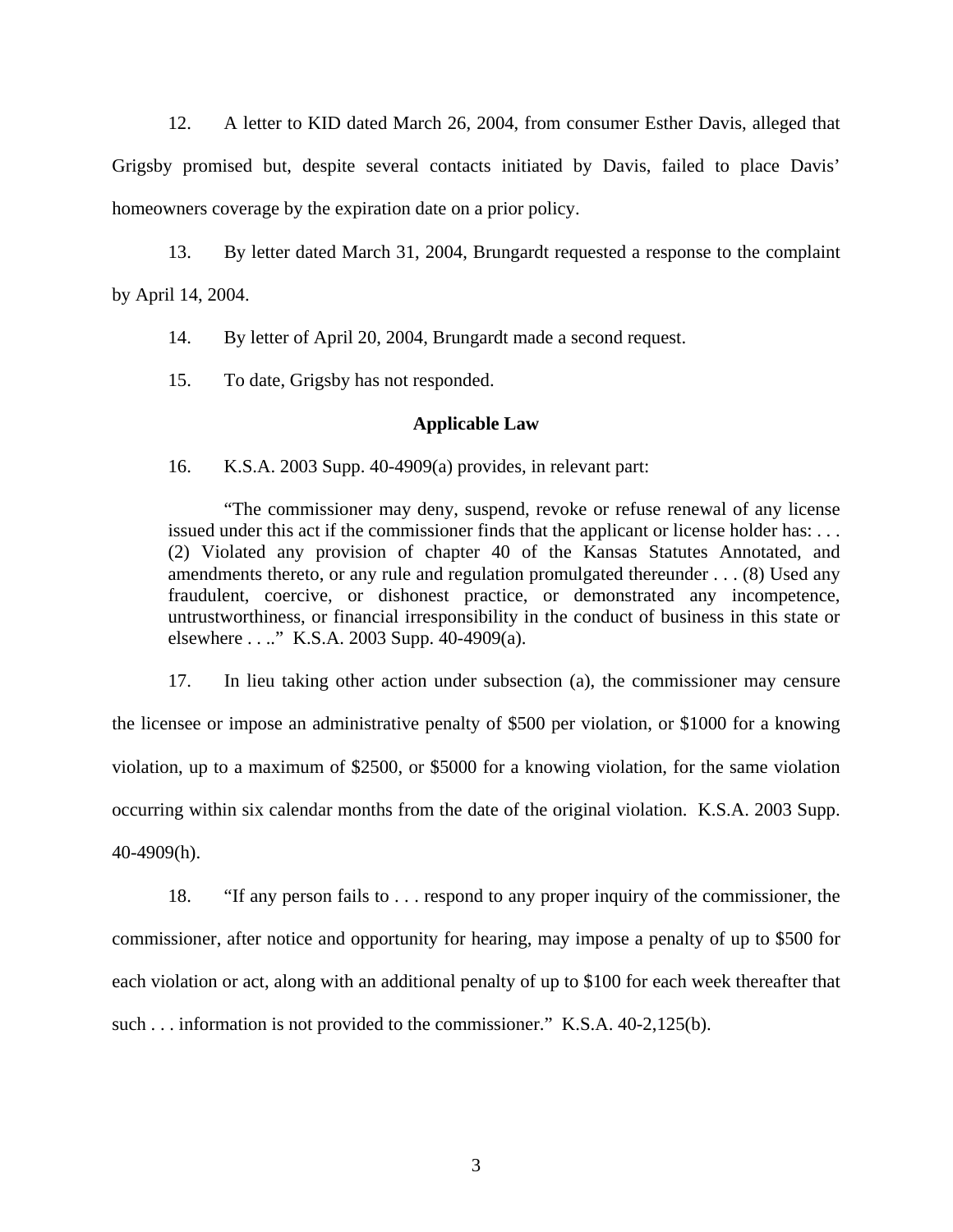19. The Commissioner may revoke any license issued under the Insurance Agents Licensing Act if the Commissioner finds that the insurable interests of the public are not properly served under such license. K.S.A. 2003 Supp. 40-4909(b).

#### **Conclusions of Law**

20. The Commissioner has jurisdiction over Grigsby as well as the subject matter of this proceeding, and such proceeding is held in the public interest.

21. The Commissioner finds that Grigsby has demonstrated incompetence, untrustworthiness, or financial irresponsibility in the conduct of business in her handling of the Brown and Mitchell matters and has been reprimanded for same.

22. The Commissioner finds that Grigsby has, despite prior reprimands and a second request, failed to respond to a proper inquiry regarding the Davis complaint, in violation of K.S.A. 40-2,125 and K.S.A. 2003 Supp. 40-4909(a)(2) and (a)(8).

23. In light of the absence of information to the contrary, the Commissioner also must find that Grigsby has demonstrated incompetence, untrustworthiness, or financial irresponsibility in the conduct of business in failing to place Davis' homeowners coverage by the expiration date on a prior policy.

24. The Commissioner concludes that sufficient grounds exist for the revocation of the insurance agent's license of Rogena A. Grigsby pursuant to K.S.A. 2003 Supp. 40-4909(a).

25. However, the Commissioner finds that the public interest is best served by imposition of a fine for failure to respond and permitting Grigsby to retain her Kansas resident insurance agent's license subject to further action in the event of additional violations.

4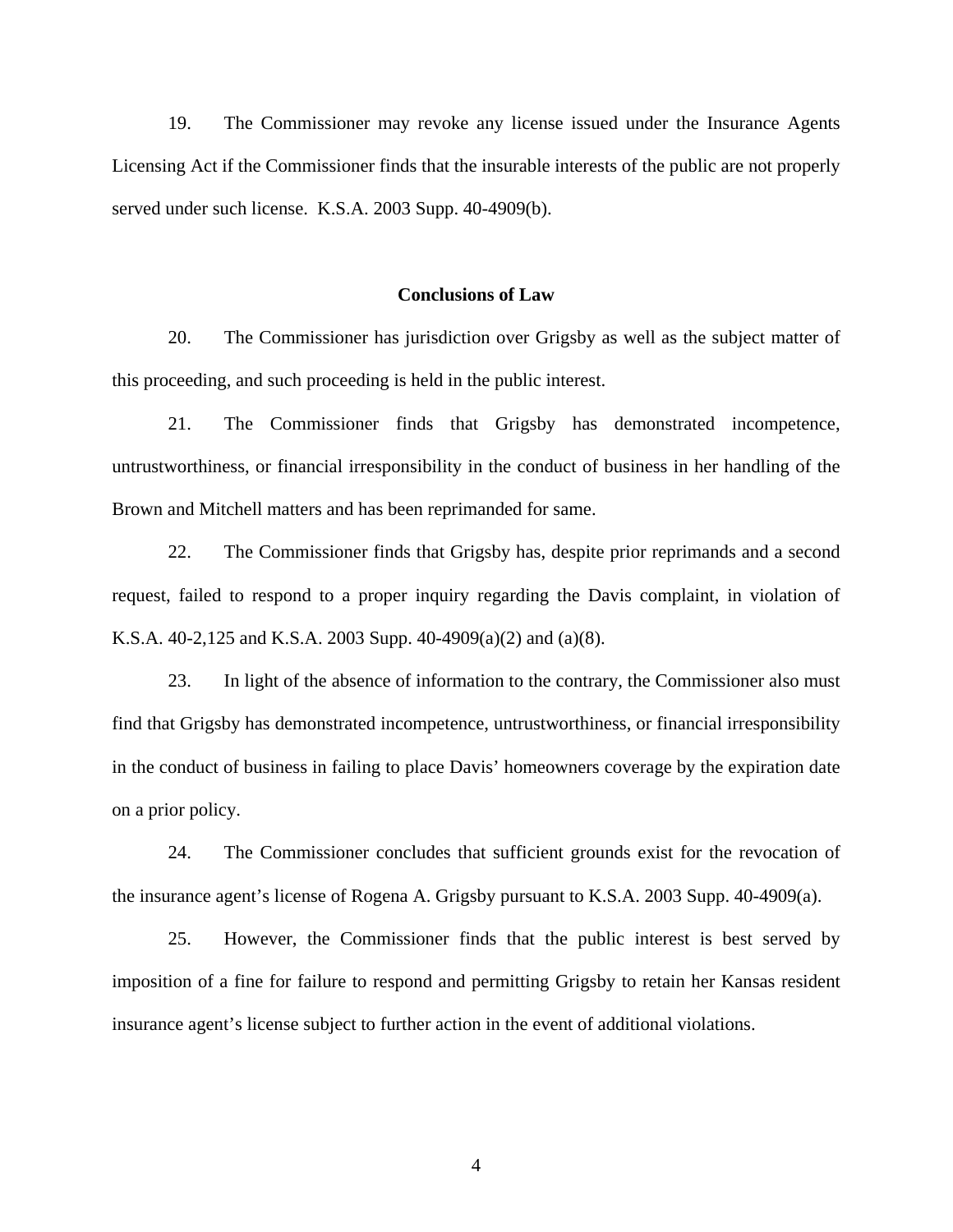**26.** Based on the facts and circumstances set forth herein, it appears that the use of summary proceedings in this matter is appropriate, in accordance with the provisions set forth in K.S.A. 77-537(a), in that the use of summary proceedings does not violate any provision of the law and the protection of the public interest does not require the KID to give notice and opportunity to participate to persons other than Rogena A. Grigsby.

# **IT IS THEREFORE ORDERED BY THE COMMISSIONER OF INSURANCE**

**THAT** Rogena A. Grigsby shall pay an administrative penalty of \$500 plus \$100 per week from the date of this order until paid. It is further ordered that, if the administrative penalty is not paid by the effective date of this order, the Kansas resident insurance agent's license of Rogena A. Grigsby shall be suspended until such time as all penalties are paid in full.

# **IT IS SO ORDERED THIS \_13th\_ DAY OF MAY 2004, IN THE CITY OF TOPEKA, COUNTY OF SHAWNEE, STATE OF KANSAS.**



 \_/s/ Sandy Praeger\_\_\_\_\_\_\_\_\_\_\_\_\_\_\_\_\_\_\_\_ Sandy Praeger Commissioner of Insurance

 $/s/$  John W. Campbell John W. Campbell General Counsel

**NOTICE: The person designated pursuant to K.S.A. 77-613(e) to receive service of a petition for judicial review on behalf of the KID is John W. Campbell, General Counsel,**  Kansas Insurance Department, 420 S.W. 9<sup>th</sup> St., Topeka, KS 66612.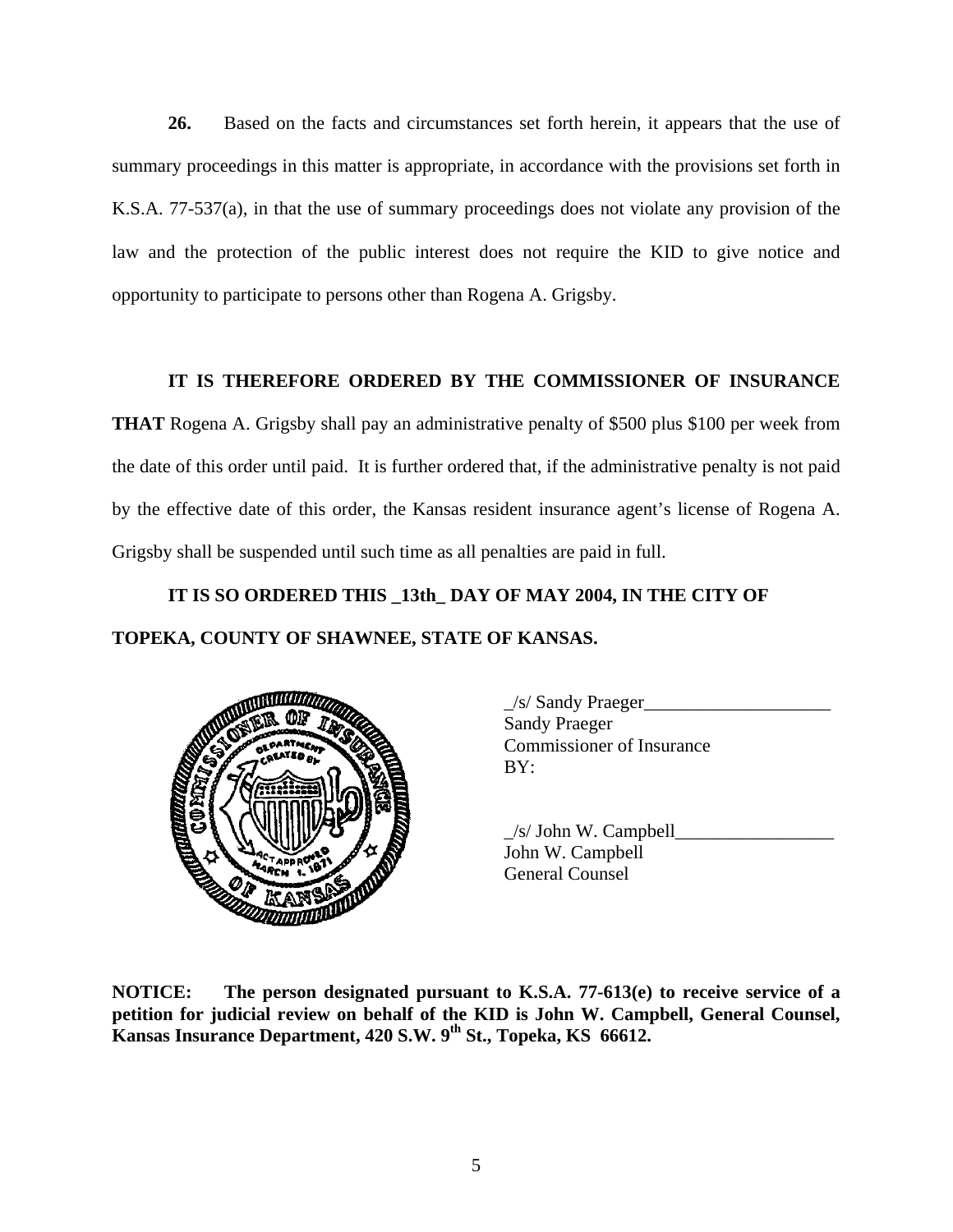# **Certificate of Service**

 The undersigned hereby certifies that she served a true and correct copy of the above and foregoing **Notice** and **Summary Order** on this \_13th\_ day of May 2004, by causing the same to be deposited in the United States Mail, first class postage prepaid, addressed to the following:

 Rogena A. Grigsby 1512 N.W. 60 Road Attica, KS 67009

> \_/s/ Rogena A. Grigsby\_\_\_\_\_\_\_\_\_\_\_\_\_\_\_\_\_ Brenda J. Clary